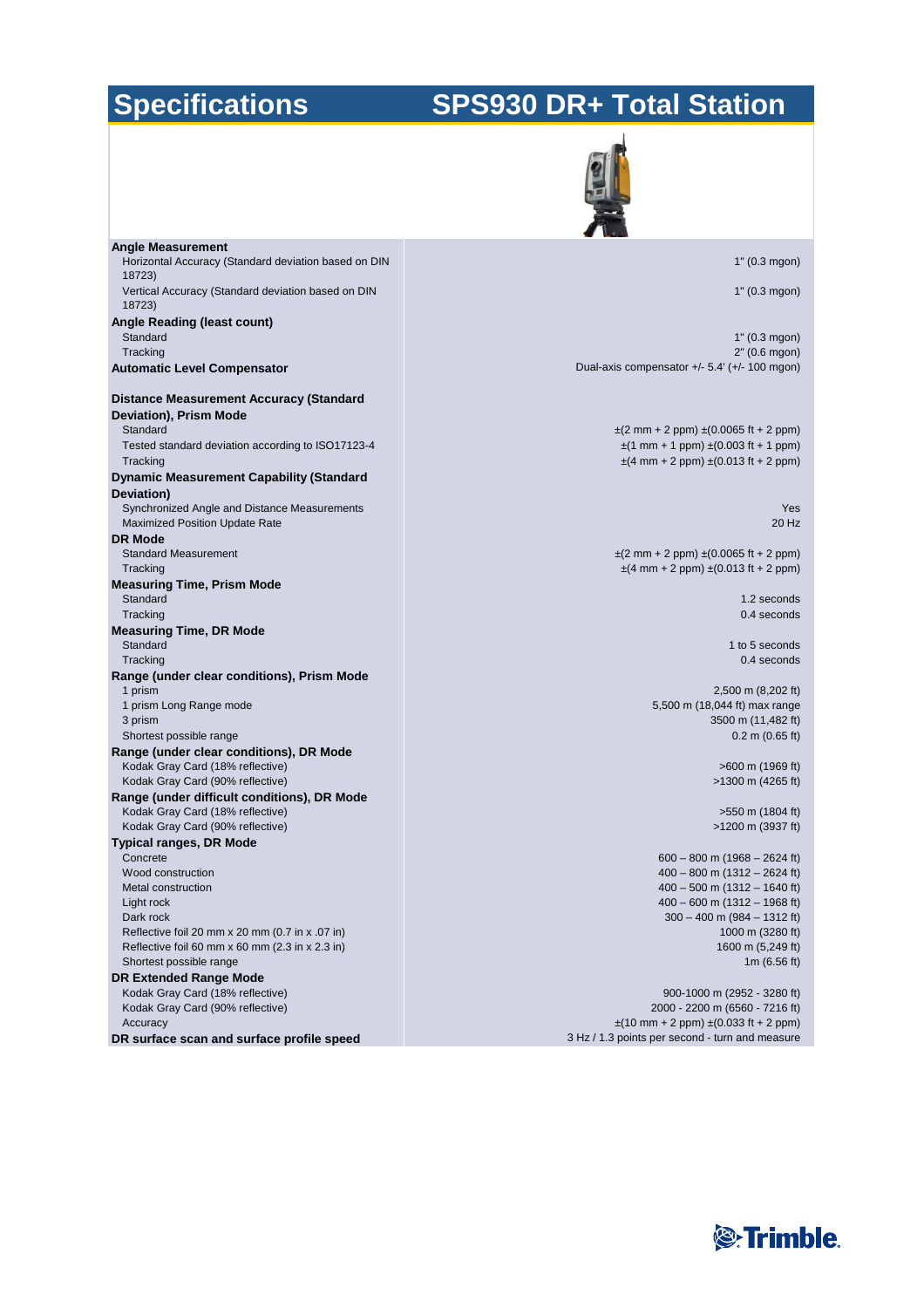#### **Specifications**

### **SPS930 DR+ Total Station**

Pulsed laser diode 905 nm, Laser class 1

Laser class 2

4 cm/100 m (0.13 ft/328 ft) 8 cm/100 m (0.26 ft/328 ft)

–130 ppm to 160 ppm continuous

8'/2 mm (8'/0.007 ft) 0.3" (0.1 mgon) MagDrive servo technology, integrated servo/angle sensor electromagnetic direct drive 115 degrees/sec (128 gon/sec) 3.2 sec / 2.6 sec 2.6 sec Servo-driven, endless fine adjustment

> Trimble 3-pin Alidade optical plummet  $2.3 \times 0.5$  m – infinity (1.6 ft – infinity)

> > $30x$ 40 mm (1.57 inches)

2.6 m at 100 m (8.5 ft at 328 ft) 1.5 m (4.92 ft)–infinity Variable (10 steps) **Standard** –20 ºC to +50 ºC (–4 ºF to +122 ºF) IP55 Servo assisted on side cover and autofocus

Rechargeable Li-Ion battery 11.1 V, 4.4 Ah

Approximately 6 hours Approximately 18 hours Approximately 12 hours

5.15 kg (11.35 lb) 5.25 kg (11.57 lb) 0.4 kg (0.88 lb) 0.7 kg (1.54 lb) 0.35 kg (0.77 lb) 196 mm (7.71 in) Detachable and eccentric for unrestricted sighting

> 500–700 m (1,640–2,297 ft) 500–700 m (1,640–2,297 ft) 800 m (2625 ft) 0.2 m (.65 ft) <2 mm (0.007 ft)

1" (0.3 mgon) 2" (0.6 mgon) 0.1" (0.03 mgon) 2.4 GHz frequency-hopping, spread-spectrum radios  $2 - 10 s$ 360 degrees (400 gon) or defined horizontal and vertical search window

USB, Serial, Bluetooth®

**Light Source Laser pointer coaxial (standard) Beam Divergence in Prism Mode** Horizontal Vertical **Beam Divergence in DR Mode** Horizontal Vertical Atmospheric Correction **Leveling** Circular level in Tribrach Electronic 2-axis level in the LCD Servo system Rotation speed Positioning speed 360/180 degrees (400/200 gon) Positioning speed - Change Face I to Face II Clamps and slow motions **Centering** Centering system Optical plummet Magnifcation/shortest focusing distance **Telescope** Magnification Aperture Field of view at 100 m (328 ft) Shortest focusing distance Illuminated crosshair Built-in tracklight Operating temperature Dust and water proofing Focus type **Power Supply** Internal battery **Operating Time** One internal battery Three internal batteries in multi-battery adaptor Robotic holder with one internal battery **Weight** Instrument (Servo/Autolock) Instrument (Robotic) Trimble CU Controller **Tribrach** Internal batery **Trunnion axis Height Handle Range** Robotic Autolock Autolock to Trimble MT1000 Target Shortest search distance Autolock pointing precision at 200 m (656 ft) (Standard deviation) **Angle Reading Standard Tracking** Averaged observations Type of radio Search time Search area

**Communication**